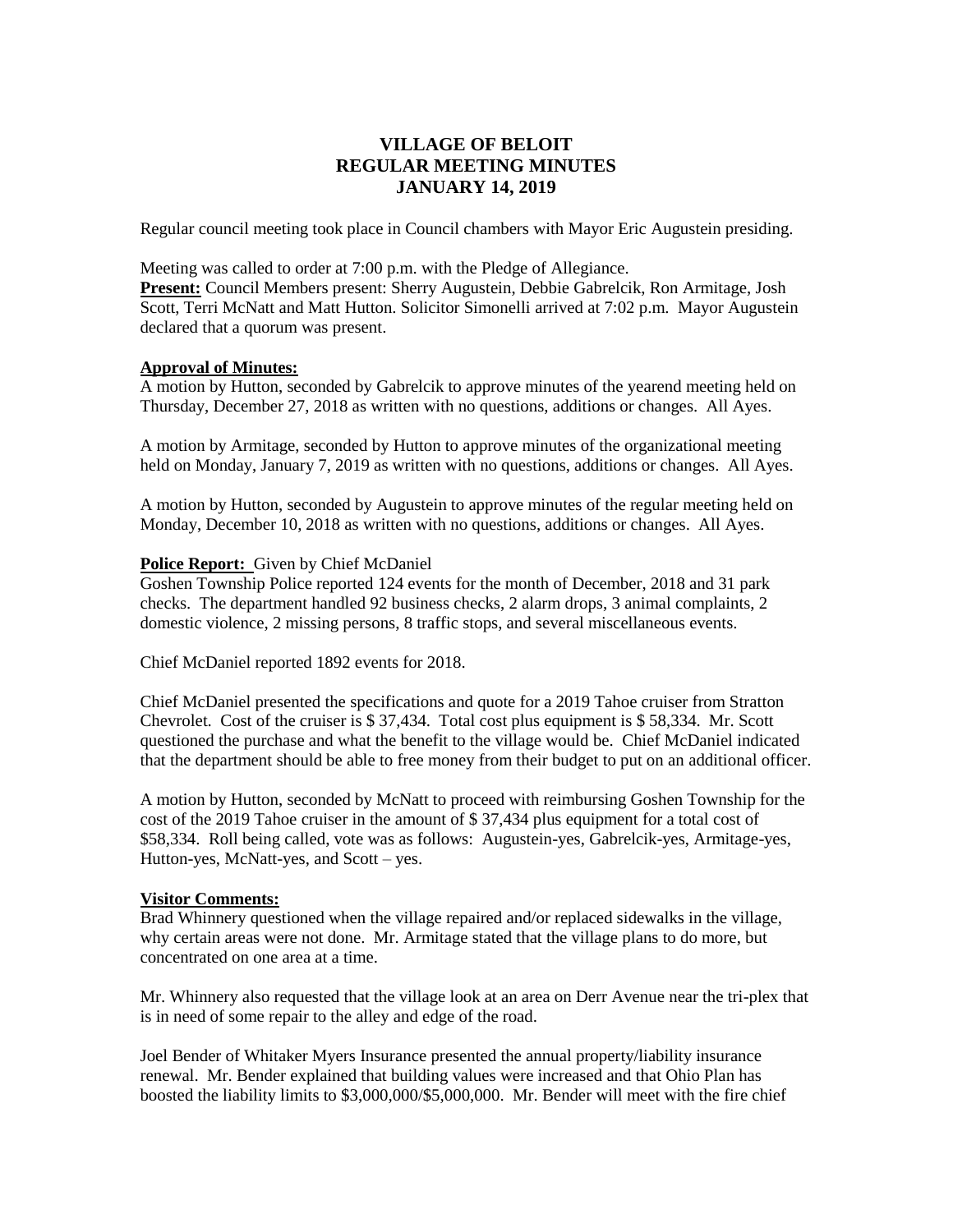and asst. chief to go over vehicle values after the meeting. Mr. Bender also explained that HB 291 has suggested changes to the bonding process. Mr. Bender encouraged council to consider reducing the deductible on the cyber coverage to \$10,000 as opposed to \$25,000.

A motion by Hutton, seconded by McNatt to reduce the deductible on the cyber coverage to \$10,000 at a cost of \$70/year increase. Roll being called, vote was as follows: Scott-yes, McNatt-yes, Hutton-yes, Armitage-yes, Gabrelcik-yes, and Augustein-yes.

A motion by Hutton, seconded by Armitage to renew the property/liability insurance with Ohio Plan with the changes discussed. All Ayes.

### **Board of Public Affairs:** Given by Tim Gabrelcik

Chairman Gabrelcik reported that the BOPA met at 6 p.m. with members Gabrelcik and Beck present. Mr. Gabrelcik reported that the plant has been running well and parts have been ordered for the clarifier. Mr. DeNiro is working on getting quotes for the upgrades to the lift station. The BOPA discussed the quote for a new master meter. Howells and Baird has submitted the OPWC grant to the state for the water tower project.

Mr. Gabrelcik contacted Howells and Baird about the telemetry system but has not received a response. Mr. Hutton believes that the solicitor should send a letter to Howells and Baird. The village is still holding the bond on the project.

A motion by Hutton, seconded by Augustein to authorize the solicitor to send a letter to Howells and Baird requesting resolution of the telemetry system issues. All Ayes.

#### **Fire Report:** Given by Chief Kampfer

Chief Kampfer reported two (2) runs for the month of December which included a downed tree and a tanker assist to North Georgetown. Ms. Kampfer also submitted a listing of runs for each person for 2018.

A motion by Hutton, seconded by Gabrelcik to reimburse Justin Fredo \$75 for the cost of his EMR certification test. All Ayes.

A motion by Armitage, seconded by Hutton to approve five (5) people to attend the Mahoning County Fire Training on January  $26<sup>th</sup>$  and  $27<sup>th</sup>$  at a cost of \$35/person. All Ayes.

#### **EMS Report:** Given by Vernon Dick

Captain Dick reported 31 runs for the month of December with 26 runs billed.

# **Recycling**–

No recycling report was given.

# Str**eets and Utilities:**

Nothing was reported on streets or utilities.

#### **Building and Grounds Committee:**

Ms. Augustein questioned if the window at Station 2 had been repaired. Mr. Armitage is working on it.

### **Safety Committee –** Given by Sherry Augustein

Safety Committee meeting is scheduled for Tuesday, February  $5<sup>th</sup>$  at 6:30 p.m.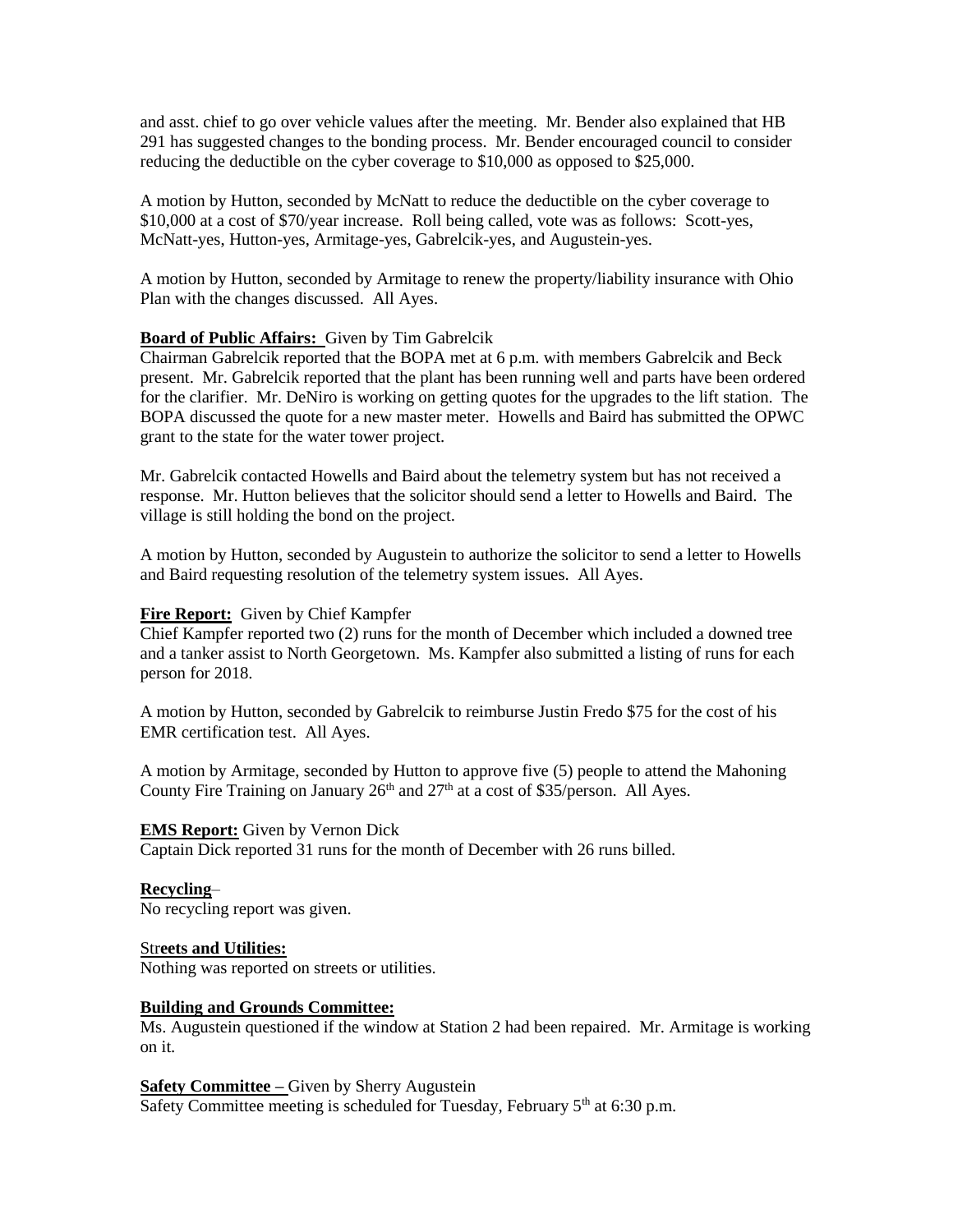Ms. Augustein reported that Captain Dick has provided a listing of the outdated drugs that need to be discarded.

A motion by Hutton, seconded by Gabrelcik to get the 5-gallon container for drug disposal. All Ayes.

Captain Dick indicated that there was money left on the EMS grant and that there is a need for straps for the back boards. Fiscal Officer Hartzell stated that the grant period ended on 12/31 and that purchases had to be made by that date. Mr. Dick will call to see if this is the case.

Mr. Dick submitted three (3) quotes for a new computer for the EMS office.

A motion by Armitage, seconded by Hutton to approve Salem Computer come into assess the need and to authorize up to \$730 for purchase of a desk top model. All Ayes.

### **Parks Committee:**

No Parks report was given.

### **Grant Committee:**

No grant report was given.

#### **Finance Committee:**

A motion by Hutton, seconded by Armitage to approve payment of bills in the amount of \$9,377.20 as presented for payment. All Ayes.

A motion by Hutton, seconded by Augustein to approve the solicitor bond in the amount of \$35,000 for 2019. All Ayes.

#### **Communications:**

Mr. Armitage reported that the street lights have been repaired. Mr. Armitage stated that several poles were inspected and replaced.

# **Solicitor:**

Solicitor Simonelli presented information on the trucks on  $5<sup>th</sup>$  Street. Ms. Simonelli has drafted an ordinance that would allow local trucks only on  $5<sup>th</sup>$  Street along with specifications for required signage. Ms. Simonelli will make copies and allow council to review for next month.

Ms. Simonelli will bring the draft on the revised credit card policy next month.

#### **Old Business:**

Mayor Augustein received two (2) letters for the posted EMS Lieutenant position from Kevin Bartchy and Tyler McIlvain.

Council will meet on January 24, 2019 at 7 p.m. to interview the candidates.

#### **New Business:**

Mr. Gabrelcik asked if the village would be interested in the donation of a black/white floor model copier.